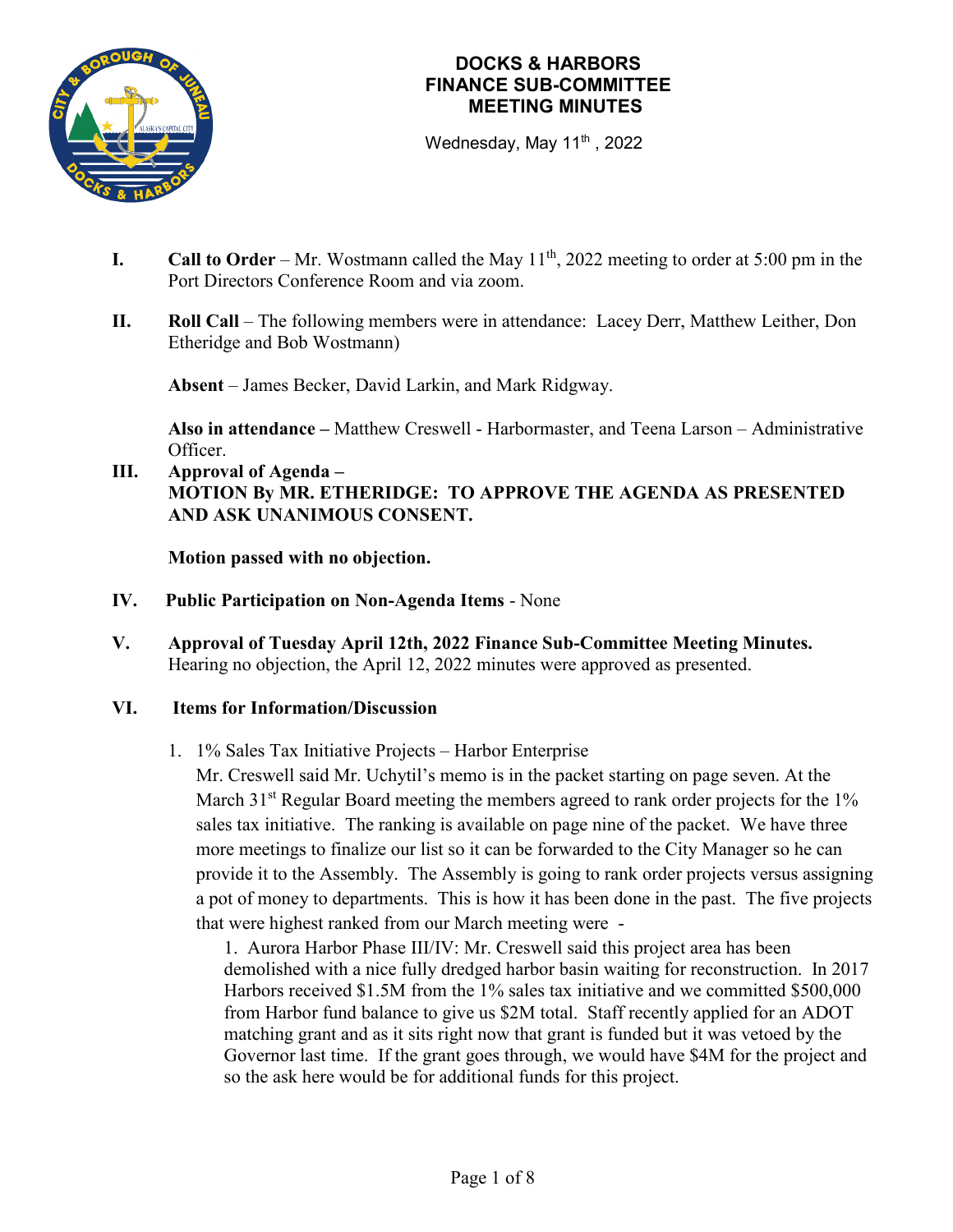

Wednesday, May  $11<sup>th</sup>$ , 2022

2. Wayside Park Maintenance Dredging: Mr. Creswell said this is a 100' float that grounds at low tides and it cannot keep doing this for much longer because it will deteriorate and break. This is a heavily used roadside fishery location used by Juneau citizens. In 2014 the estimate to dredge this area was \$350,000. Since then there has been more sediment and it will cost more today. Today's estimate would probably be over \$500,000.

3. Douglas Harbor Uplands Improvements: Mr. Creswell said the Harbor has been improved but nothing with the landscape. There has been regular input from the locals to have this completed. The estimate to complete this would be scalable up to \$2M.

4. North Douglas Boat Ramp Improvements: From the surveys that went out last year there was positive public input for improving and building a larger north Douglas launch facility. This launch ramp is used more and more and with the potential for a second crossing this could become an even busier launch ramp facility. Moving this project forward would rely heavily on grant money, state money, and harbor match.

5. Cost share w/ACOE –Statter Breakwater Feasibility Study: As of Tuesday morning this made the Army Corp Bill. If this passes, it will start the process of a new start. A feasibility study needs to be done as phase I of this project. We do have a cost share for this project. This could go as high as \$3M and we would be responsible for half. There are options for other funding streams and the Port Director is exploring the options.

The following two projects have been developing information which may influence the Board's decision.

1. Public-Private Partnership (P3) with the Marine Exchange of Alaska (MXAK): There was talk initially to have something built under the bridge but they are running into insurmountable issues with ADOT regarding air rights and right of ways. The next option is in partnerships with Docks & Harbors constructing where the Aurora Harbor office and shop is located. If we wanted to go this route, we could share some costs and it would get us out of three old buildings. These buildings are past their useful life. The cost share could be \$1M to \$1.5M. It is an interesting opportunity.

2. Taku Harbor Recapitalization: Most of Taku Harbor was rebuilt in 2005. The unique thing about this facility is that it links to land which was accomplished by reusing the old Amalga Harbor boarding floats. The floats are 200' and way past their useful life. The first section has currently broke off and sitting four foot lower than the other section. Staff made two trips to Taku Harbor to try to do the needed repairs and there will be one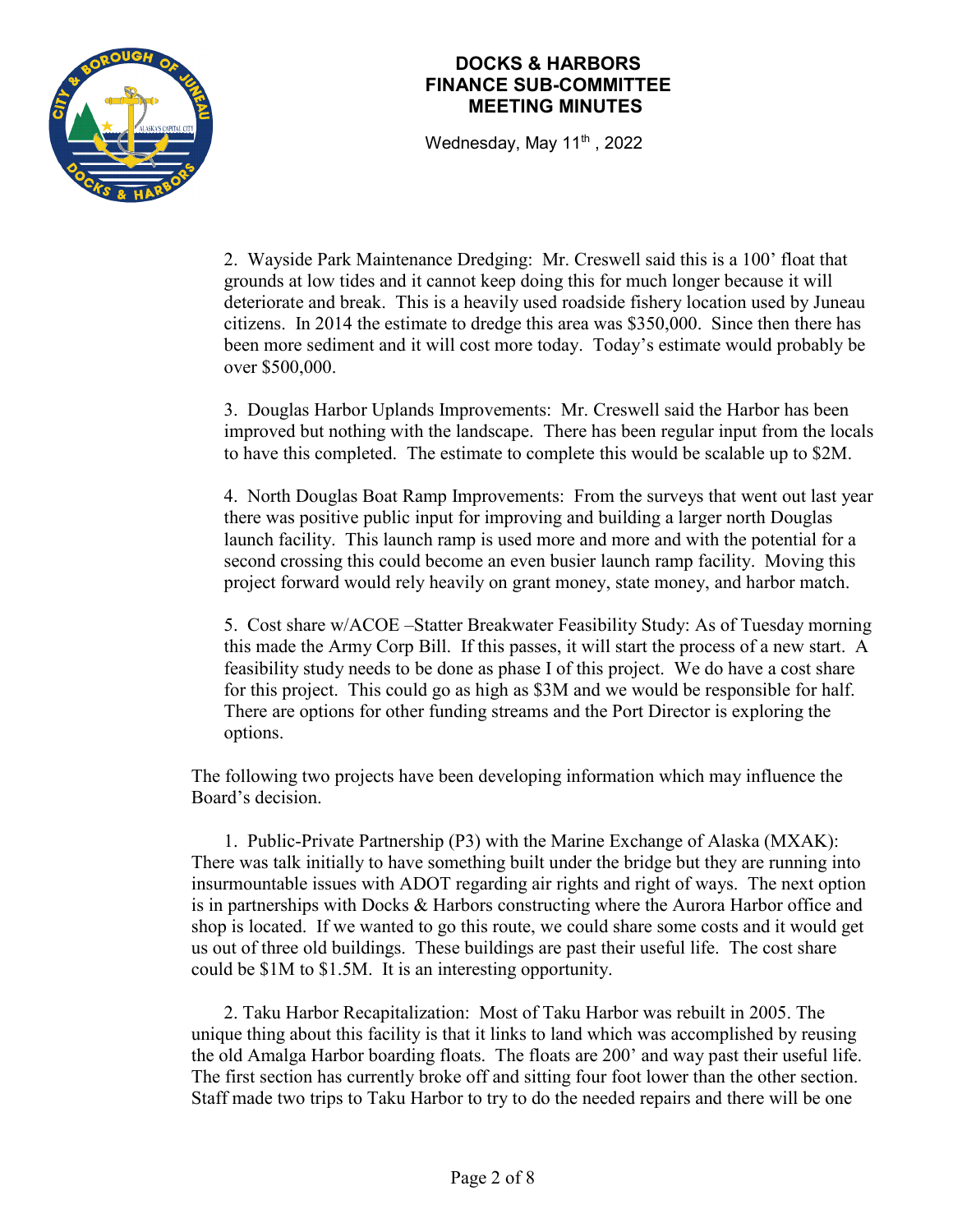

Wednesday, May  $11<sup>th</sup>$ , 2022

more trip next week to do the final repair. There is potential for matching funds from the ADOT Harbor grant program or through the Dingell-Johnson Sport Fish Restoration Act. This is a 75/25 match and the project could be scalable. Staff estimates a \$1M project and our match would be \$250,000. This is used heavily by our harbor patrons.

Committee Discussion

### **Aurora Harbor Phase III/IV:**

Ms. Derr said she did stop by and look at the three Harbor Office buildings. These buildings are very small and she would recommend looking into the private/public partnership with Marine Exchange more.

Mr. Wostmann recommended to focus on the costs of each of these items and what is the maximum and minimum for each of these projects.

Mr. Etheridge said Aurora Harbor reconstruction could be adjusted to complete what we have money for. He does not see additional funds from the State budget being available again this year.

Mr. Wostmann asked what is the minimum amount that could still get something done on this project?

Mr. Etheridge said just the head float is \$4M.

Mr. Creswell said with the \$2M we currently have and getting a 50/50 match that would give us \$4M and that would get us the approaches and the head float.

Mr. Wostmann said to be able to build anything useable we would need to ask for \$2M.

Mr. Etheridge said probably \$3M.

Mr. Creswell said his recommendation is to ask for \$3M for the Aurora Harbor Phase III/IV.

### **The Wayside Float Maintenance Dredging –**

Mr. Etheridge said because this is used so much by the Community it will rank high.

Ms. Derr asked if the \$500,000 will be enough to fix the float too if it needs it?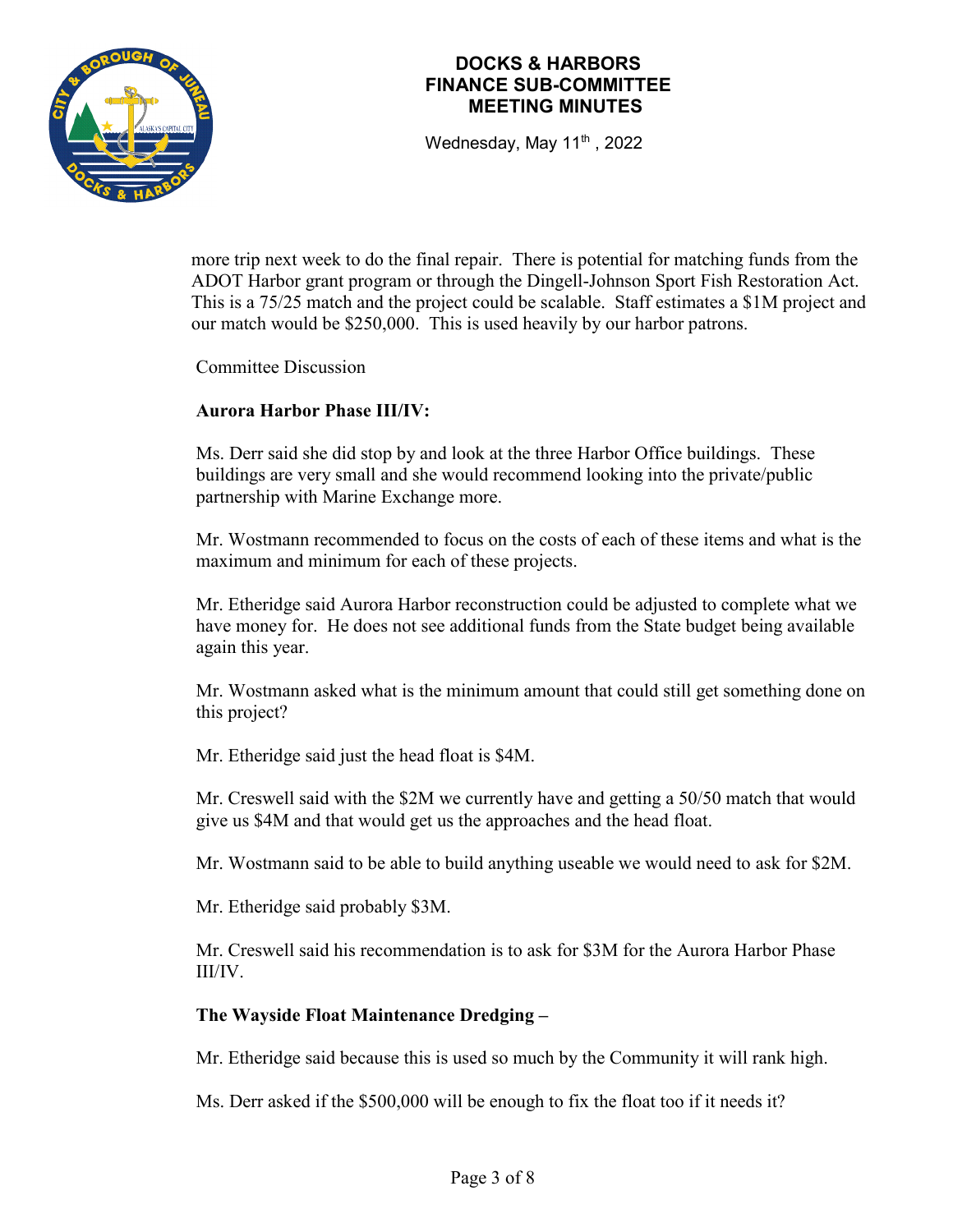

Wednesday, May  $11<sup>th</sup>$ , 2022

Mr. Creswell said there has been float issues and it would be good to have extra money for the float.

Mr. Wostmann suggested \$750,000 would be a better amount.

Mr. Leither asked if this has been dredged before?

[Mr. Dennis Watson said the link he was sent for this meeting does not work and he was calling in but he would like the correct link.]

Ms. Larson sent the one on the agenda but Mr. Creswell also commented that did not work.

Mr. Watson said he would continue to listen in.

Mr. Leither asked if the Salmon Hatchery has special requirements for the dredging. Will this area be allowed to be dredged?

Mr. Creswell said there will be multiple permits involved and DIPAC would be involved.

**Douglas Harbor uplands -** This has an estimated cost of \$2M.

Mr. Creswell said this could be a scalable project and we would just need to figure out what we could get for \$2M.

Mr. Etheridge said he thought that would get us the sidewalk, landscaping, and lighting.

Ms. Derr asked if this included bathrooms.

Mr. Creswell said this does not. Staff is in discussions currently about rebuilding the Savikko Park restrooms across the street.

### **North Douglas Boat Ramp Improvements:**

Mr. Etheridge said this will cost \$20M for the 100 vehicle parking lot. The minimum would be \$5M. We could get a matching grant for this.

Mr. Creswell said this would be eligible for a Tier 1 DOT matching grant which currently maximum ask is \$5M. This project would have a long timeline due to complicated right of way issues and other issues with that area. It would be available for several funding streams.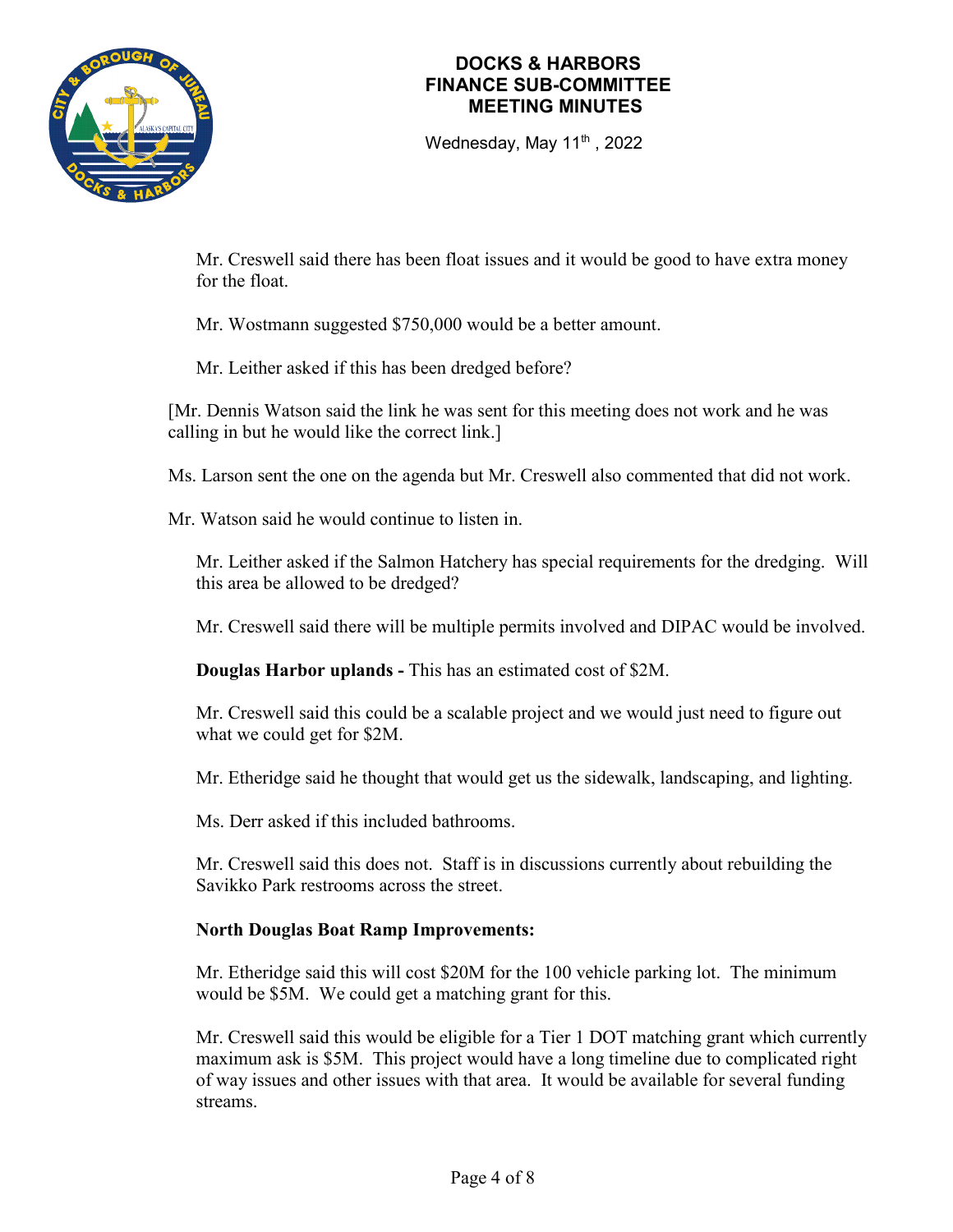

Wednesday, May  $11<sup>th</sup>$ , 2022

Mr. Wostmann asked if there is anything to do in the interim for the parking and he remembers the floats to be short and rickety.

Mr. Creswell said the floats are removed in the fall due to the orientation of the facility and the winter winds. The conceptual design shows the launch ramp on the East side which would be out of the predominant winds. With the current location, anything installed would just get hammered. This does not mean we could not improve what we have to some degree but it does not make sense to sink a lot of money into our current facility when it will get torn up. There could be uplands improvements but there is not a lot of space and until we increase the space, there is not really a whole lot to do.

Mr. Etheridge said this is a project that will need to be a long term design and funding stream to make this a worthwhile venture. He agrees that any floats put in with the current position of the floats would still need to be removed for the winter months.

Mr. Wostmann asked if the next phase of this project would be planning and engineering, and what would it cost?

Mr. Creswell said we could ask for money for this project for permitting and design. He does not know what that would cost.

Mr. Wostmann said this could be another project the Assembly will receive a lot of local comment and could likely make it high on the Assembly's list. He suggested to get an Engineer's estimate for the next Operations meeting.

Mr. Etheridge asked to get an estimate from Mr. Schaal for the next Operations meeting.

### **Statter Breakwater Feasibility Study –**

Mr. Wostmann said he remembers Harbors would need to come up with \$1.5M for this project.

Mr. Creswell said zero to \$1.5M is his understanding. The way it is written is the study could cost up to \$3M and we would be responsible for half up to \$1.5M. The hope is that we can get a partnership with local tribal authorities to reduce or take away our cost sharing.

Mr. Wostmann asked what would be the motivation for an organization like Tlingit and Haida to partner with us on that?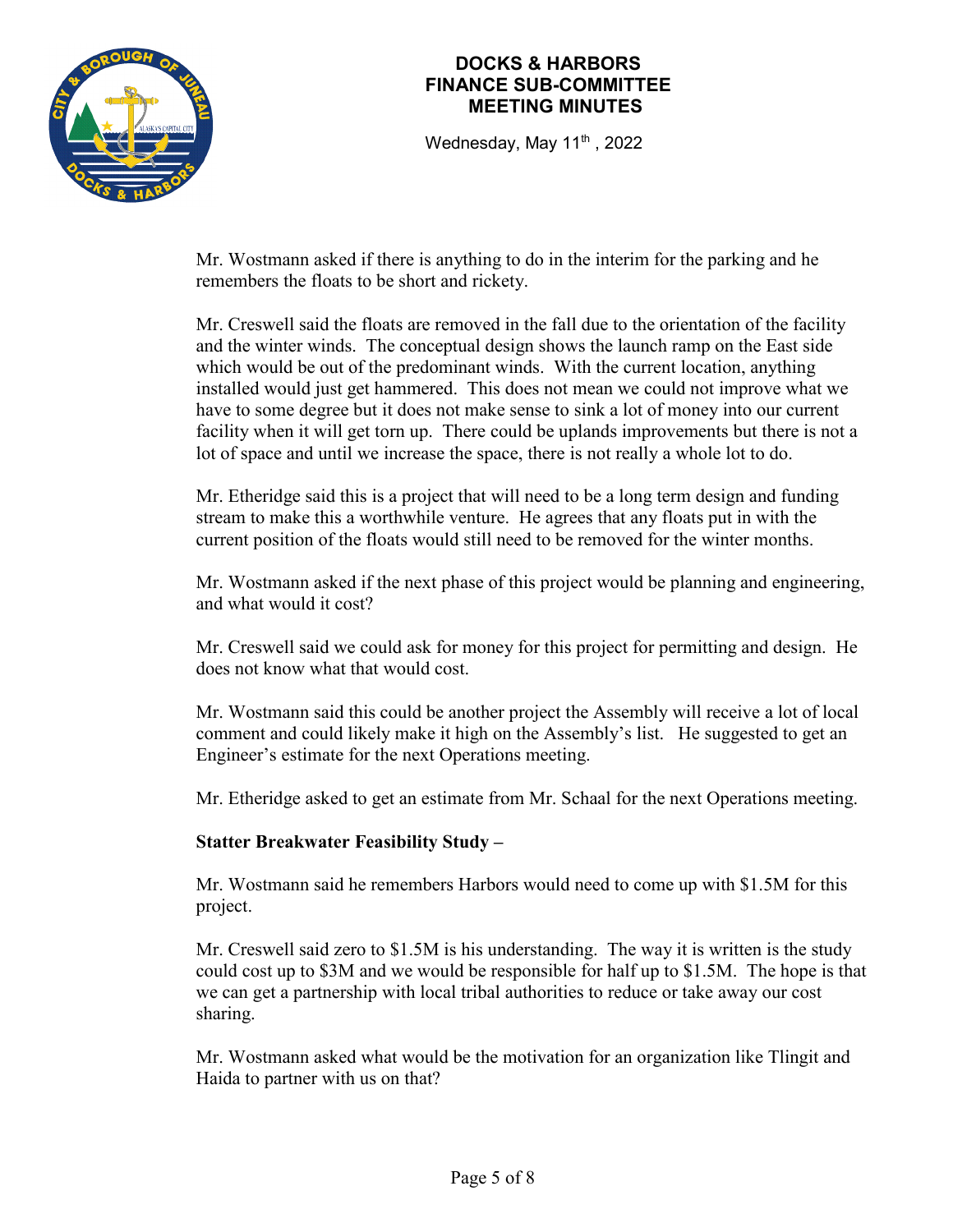

Wednesday, May 11<sup>th</sup>, 2022

Mr. Creswell said he would prefer to leave this to Mr. Uchytil to answer because he has been working on this but he believes it has to do with local economic development and access to traditional fisheries and waters.

Mr. Wostmann said this project will stay at \$1.5M.

### **Public Private Partnership with Marine Exchange of Alaska** – The cost for this is \$1M to \$1.5M

Ms. Derr said as much as she would like to keep pursuing this, she is unsure if this will be high on the Assembly's priority list. This may be a project we need to figure out how to fund.

Mr. Etheridge asked if there has been any discussion on a lease for this area?

Mr. Creswell said there is talk about it but nothing has been determined.

Mr. Etheridge suggested to look at a long term lease for zero dollars if they put forth all the funds to build.

Mr. Creswell said that is being discussed.

Mr. Wostmann asked what would be provided for the \$1M to \$1.5M for this project?

Mr. Creswell said right now there are just conceptual drawings with potential floor plans and the building could cost \$400 to \$600 a square foot for construction with the shop area being less and the office, bathrooms and laundry facilities being more. The facility would be 2,500 to 4,000 square feet. We are looking to get a shop, admin office, staff offices, a break room area, bathrooms, and showers.

Mr. Wostmann asked if that is part of the construction costs that would fall to us?

Mr. Creswell said we may be a little premature to say that and he wishes he had a better number.

Mr. Wostmann commented that this amount is a rough estimate and we may need additional funding for this project.

### **Taku Harbor Recapitalization –**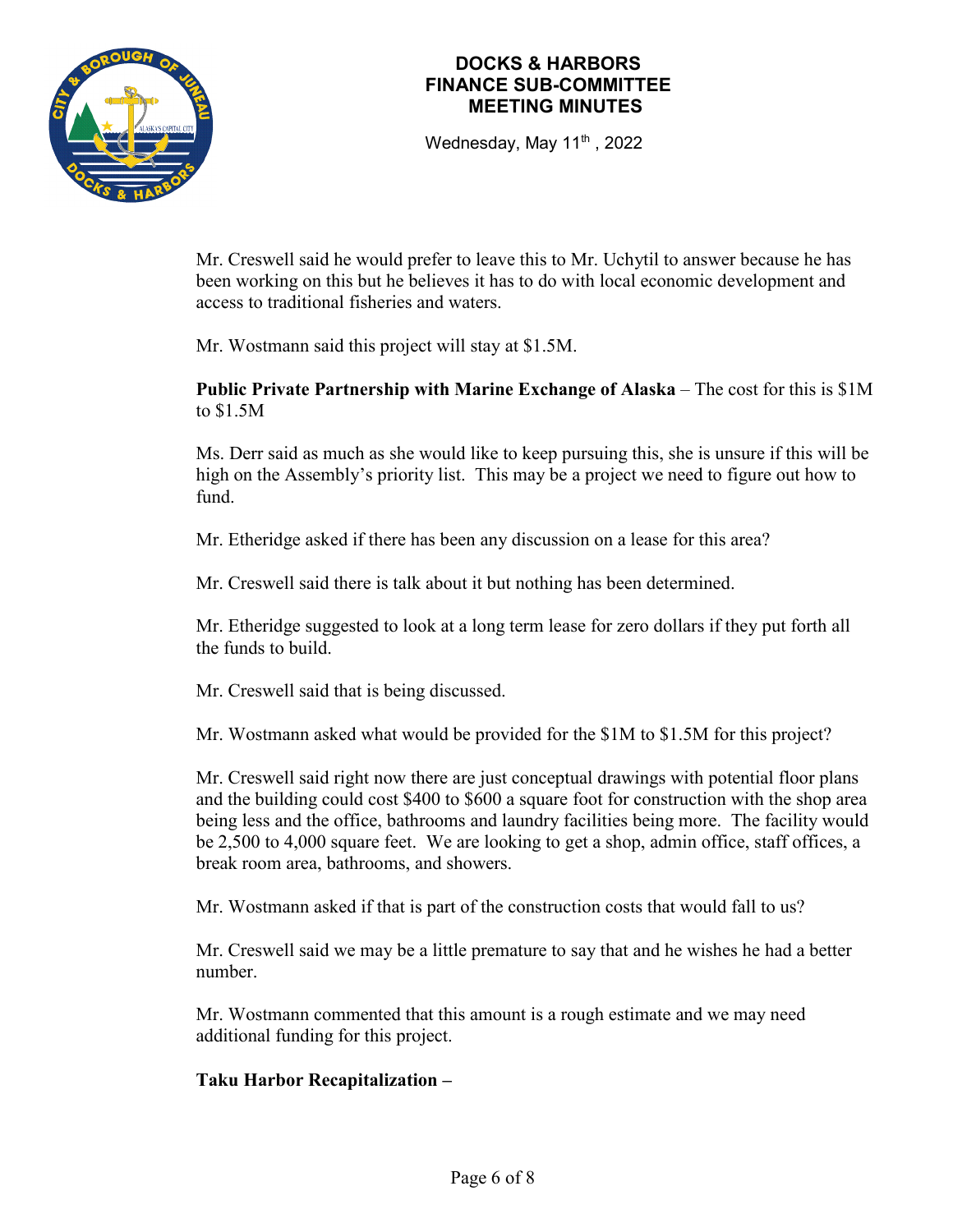

Wednesday, May  $11<sup>th</sup>$ , 2022

Mr. Wostmann said the current estimate is \$5M which would allow us to do alot. The minimum would be to just replace the current sections which estimates would be \$750K to \$1M participating with Fish & Game in a 75/25 split.

Mr. Creswell said he would like to talk to the Port Director on this project and put a call into Fish & Game to see what they think our funding capabilities would be.

Public Comment - None

2. Taku Harbor Revenue Challenges & Opportunities

Mr. Creswell said this was put on the agenda due to questions. The state gave this facility to Docks & Harbors and this is our facility. Taku Harbor is heavily used by recreational boaters, cabin users, as well as the commercial fishing fleet. This is a vital facility. The wind blows pretty heavily in that area and he has seen as many as 40 boats staged there to get out of the winds. When different user groups understand that Docks & Harbors is responsible for maintaining this area, some of the user groups do not want harbor's revenue used on something they do not use. Others see it as an extension of the downtown harbor system. The question is often asked, "why do we not charge for the use of Taku Harbor". The simple answer is that it costs us more to go collect any revenue than it would to charge for it. A boat ride to Taku Harbor is easily \$1,000 with fuel, maintenance, and a minimum of two staff to take the boat out of the harbor. There has been discussion of an honor system pay box put in at that location but that would also mean you need to go there and get the money. It is really difficult to think of a way to fairly charge for a facility that is 30 some miles from where we are at without any enforcement. It is somewhat similar to Echo Cove but that is a 30 minute ride from Statter Harbor and there is a requirement for launch ramp permits but the enforcement is just 30 minutes away and we are able to make sure people are paying for the use of that facility. This is an open public area that there is no ability to charge for. For the last issue with the pile jacking at Taku Harbor we were able to obtain Fish & Game money 75/25 match money and we were able to get all the pilings repaired. We have a way to lessen our cost to maintain that facility with other available funding. Asking for 1% funds would be appropriate for this project.

# Committee Discussion

Ms. Derr asked if there is a sign at Taku Harbor with a suggested fee for the use of Taku Harbor and they can pay online.